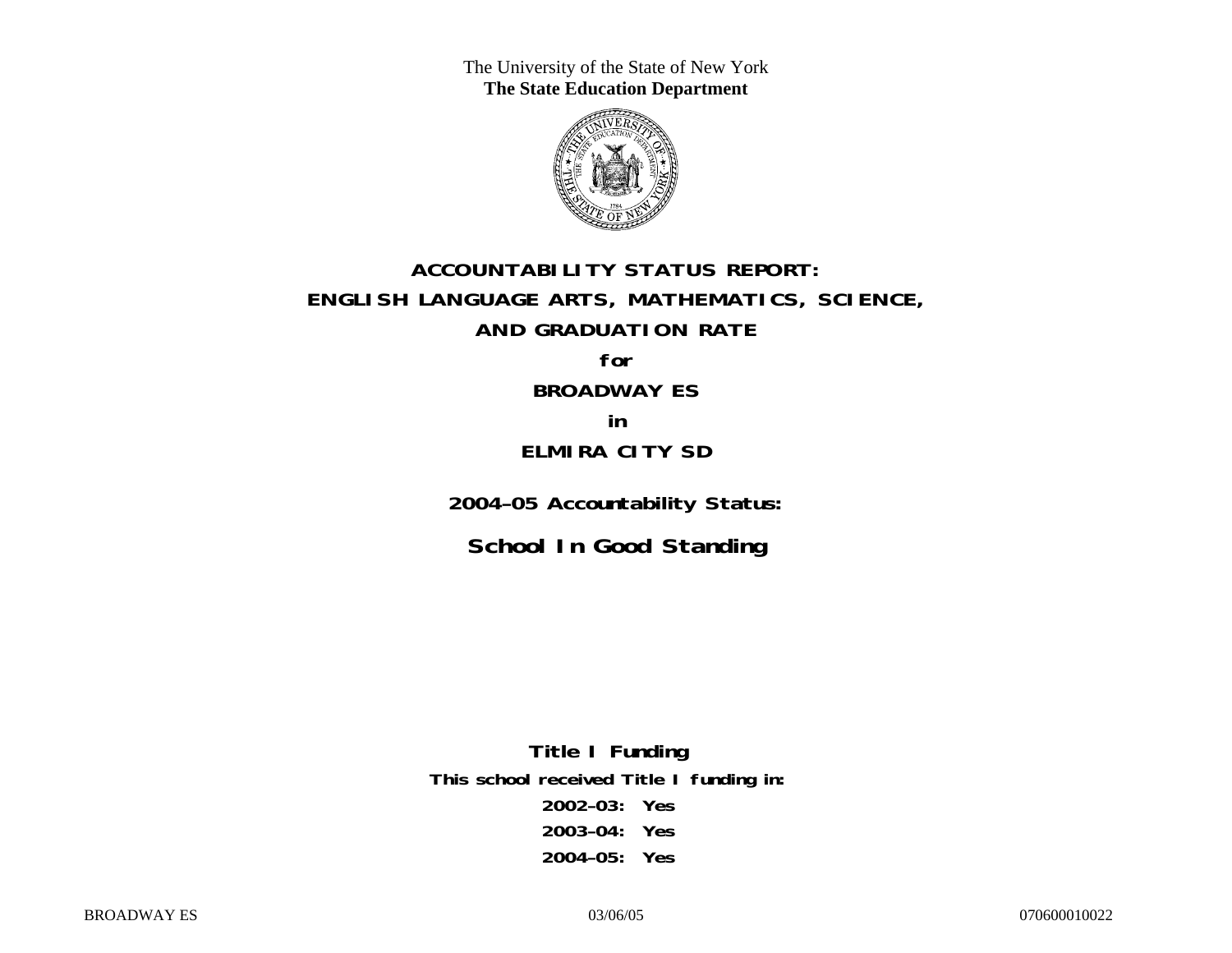## **School Accountability Status Categories**

The list below defines the school status categories under New York State's school accountability system, which is divided into a Federal Title I component and a State component. A school that does not receive Title I funding in a school year does not have a federal status in that year. Schools receiving Title I funds that are not in good standing must provide school choice for their students; those in need of improvement year 2 and beyond must also provide Supplemental Education Services to eligible students. Other consequences for schools not in good standing can be found at: **www.emsc.nysed.gov/deputy/nclb/accountability/siinfo.htm**. To be removed from any improvement status, a school must make Adequate Yearly Progress (AYP) in the grade and subject for which it was identified for two consecutive years, or in the case of a School Under Registration Review, achieve the performance targets established for the school by the Commissioner.

**School in Good Standing:** A school is considered to be in good standing if it has not been identified as a School in Need of Improvement, Requiring Corrective Action, Planning for Restructuring, or Requiring Academic Progress, or as a School Under Registration Review.

**School Requiring Academic Progress:** Under the State component of New York's accountability system, a school that does not make AYP in the same grade and subject for two consecutive years is considered a School Requiring Academic Progress (Year 1) for the following year. In each succeeding year that the school fails to make AYP, the year designation is incremented by one.

**School in Need of Improvement (Year 1):** A school that has not made AYP for two consecutive years in the same grade and subject while receiving Title I funds is considered a School in Need of Improvement (Year 1) for the following year.

**School in Need of Improvement (Year 2):** A School in Need of Improvement (Year 1) that does not make AYP in the grade and subject for which it was identified while receiving Title I funds is considered a School in Need of Improvement (Year 2) for the following year.

**School Requiring Corrective Action:** A School in Need of Improvement (Year 2) that does not make AYP in the grade

and subject for which it was identified while receiving Title I funds is considered a School Requiring Corrective Action for the following year.

**School Planning for Restructuring:** A School Requiring Corrective Action that does not make AYP in the grade and subject for which it was identified while receiving Title I funds is considered a School Planning for Restructuring for the following year.

**School Restructuring:** A School Planning for Restructuring that does not make AYP in the grade and subject for which it was identified while receiving Title I funds is considered a School Restructuring for the following year.

**School Under Registration Review (SURR):** Schools that are farthest from the State standard and that have been determined by the Commissioner to be most in need of improvement are Schools Under Registration Review. These schools must achieve performance targets specified by the Commissioner of Education in their area(s) of identification within a prescribed timeframe or risk having their registration revoked by the Board of Regents.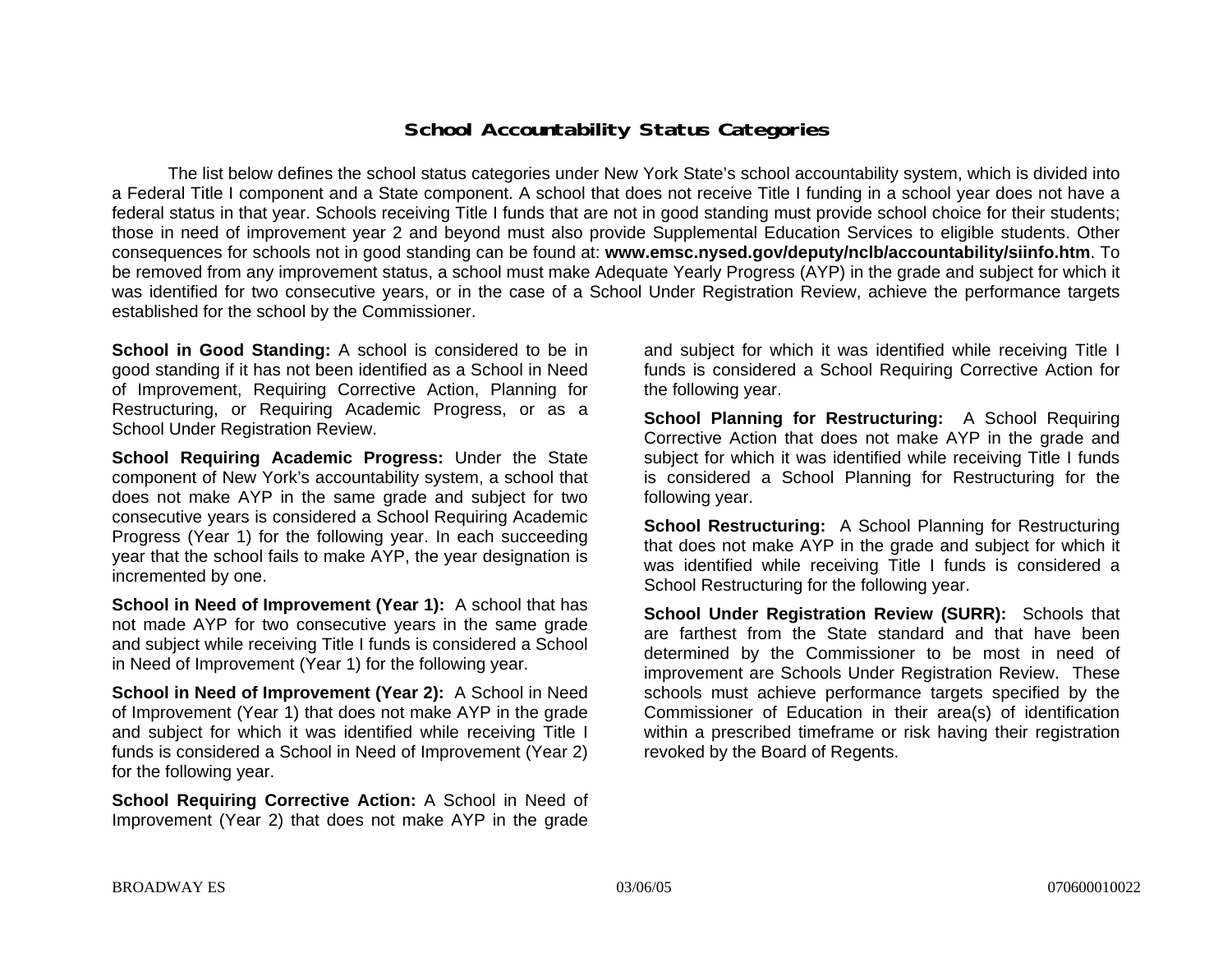# **Elementary-Level English Language Arts**

Definitions of terms, such as Performance Index and Effective Annual Measurable Objective (AMO), are in the glossary, which is the last page of this report.

#### **For a school or a district to make Adequate Yearly Progress (AYP) in 2003–04, every accountability group must make.**

**For an accountability group to make AYP in 2003–04, it must** 

- 1. meet the 95 percent participation requirement (*2003–04 Participation*), *and*
- 2. *either* meet its Effective AMO *or* make safe harbor (*2003–04 Performance* and *Standards*).

To meet the participation requirement, 95 percent of the grade 4 enrollment in each accountability group with 40 or more students must

be tested. To meet the Effective AMO, the Performance Index for each group with 30 or more continuously enrolled students must equal or exceed the Effective AMO. To make safe harbor, the Performance Index of each of these groups must equal or exceed its ELA safe harbor target *and* the group must meet the elementary-level science qualification for safe harbor. (See the elementary-level science page of this report for further information on meeting the science qualification for safe harbor.)

*ELA Safe Harbor Targets:* The elementary-level 2003–04 ELA Safe Harbor Target is calculated by using the following equation: 2002–03 PI + (200 – the 2002–03 PI) <sup>×</sup> 0.10. The 2004–05 ELA Safe Harbor Target is calculated by using the following equation: 2003–04 PI + (200 – the 2003–04 PI)  $\times$  0.10. The 2004–05 target is provided for groups whose PI was below the Effective AMO in 2003–04.

| <b>Accountability Group</b>       | 2003-04 Participation* |                                    | 2003-04 Performance**                                   |                      | 2003-04 Standards |                                     |                                                           |                                                              | $2004 - 05$                                       |
|-----------------------------------|------------------------|------------------------------------|---------------------------------------------------------|----------------------|-------------------|-------------------------------------|-----------------------------------------------------------|--------------------------------------------------------------|---------------------------------------------------|
|                                   | Grade 4<br>Enrollment  | Percent of<br>Enrollment<br>Tested | Count of<br>Continuously<br>Enrolled<br><b>Students</b> | Performance<br>Index | Effective<br>AMO  | <b>ELA Safe</b><br>Harbor<br>Target | Met the<br>Science<br>Qualification<br>for Safe<br>Harbor | <b>Made</b><br><b>AYP</b> in<br><b>ELA</b> in<br>$2003 - 04$ | <b>ELA Safe</b><br><b>Harbor</b><br><b>Target</b> |
| All Students                      | 60                     | 100%                               | 57                                                      | 119                  | 110               |                                     |                                                           | <b>YES</b>                                                   |                                                   |
| <b>Students with Disabilities</b> | 11                     |                                    | 10                                                      |                      |                   |                                     |                                                           |                                                              |                                                   |
| American Indian/Alaskan Native    |                        |                                    |                                                         |                      |                   |                                     |                                                           |                                                              |                                                   |
| Black                             | $\overline{2}$         |                                    | 2                                                       |                      |                   |                                     |                                                           |                                                              |                                                   |
| Hispanic                          |                        |                                    |                                                         |                      |                   |                                     |                                                           |                                                              |                                                   |
| Asian or Pacific Islander         |                        |                                    |                                                         |                      |                   |                                     |                                                           |                                                              |                                                   |
| White                             | 58                     | 100%                               | 55                                                      | 120                  | 110               |                                     |                                                           | <b>YES</b>                                                   |                                                   |
| Limited English Proficient        |                        |                                    |                                                         |                      |                   |                                     |                                                           |                                                              |                                                   |
| Economically Disadvantaged        | 29                     |                                    | 26                                                      |                      |                   |                                     |                                                           |                                                              |                                                   |
| <b>Final AYP Determination</b>    |                        |                                    |                                                         |                      |                   |                                     |                                                           | <b>YES</b>                                                   |                                                   |

\*Students who were excused from testing for medical reasons are not included in the enrollment count. If the participation rate of an accountability group fell below 95 percent in 2003–04, the enrollment shown is the sum of 2002–03 and 2003–04 enrollments and the percent tested is the weighted average of the participation rates over those two years. \*\*For schools with fewer than 30 continuously enrolled tested students in 2003–04, data for 2002–03 and 2003–04 were combined to determine counts and PIs.

\*\*\*Groups with a "\*\*\*" are not required to meet the science qualification for safe harbor to make safe harbor in English and mathematics because fewer than 30 students in the group were administered the science test.

#### **State accountability status in elementary-level English language arts: School In Good Standing**

**Title I accountability status in elementary-level English language arts: School In Good Standing**

BROADWAY ES 03/06/05 03/06/05 03/06/05 070600010022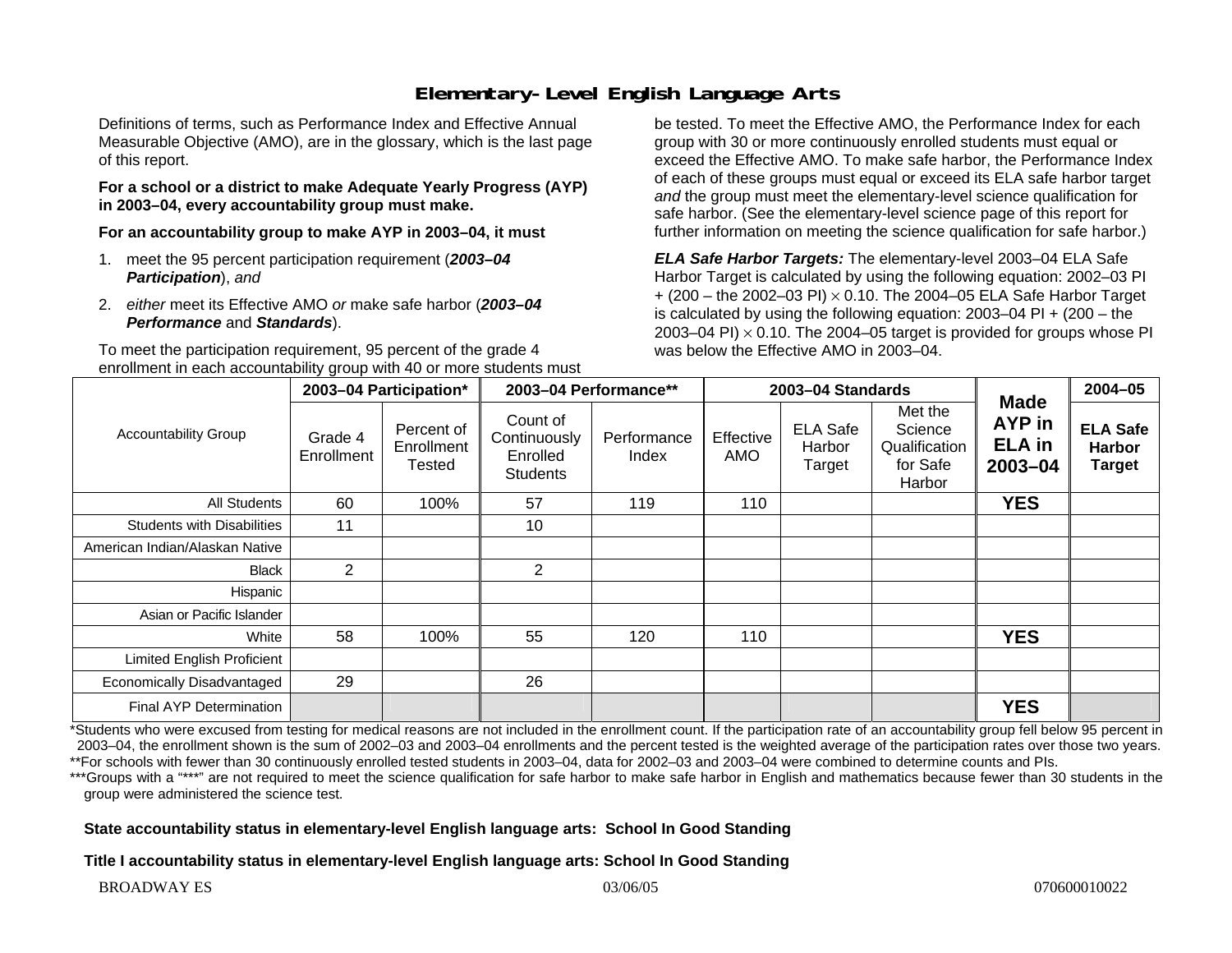# **Elementary-Level Mathematics**

Definitions of terms, such as Performance Index and Effective Annual Measurable Objective (AMO), are in the glossary, which is the last page of this report.

**For a school or a district to make Adequate Yearly Progress (AYP) in 2003–04, every accountability group must make AYP.** 

**For an accountability group to make AYP in 2003–04, it must** 

- 1. meet the 95 percent participation requirement (*2003–04 Participation*), *and*
- 2. *either* meet its Effective AMO *or* make safe harbor (*2003–04 Performance* and *Standards*).

To meet the participation requirement, 95 percent of the grade 4 enrollment in each accountability group with 40 or more students must be tested. To meet the Effective AMO, the Performance Index for each group with 30 or more continuously enrolled students must equal or exceed the Effective AMO. To make safe harbor, the Performance Index of each of these groups must equal or exceed its math safe harbor target *and* the group must meet the elementary-level science qualification for safe harbor. (See the elementary-level science page of this report for further information on meeting the science qualification for safe harbor.)

*Math Safe Harbor Targets:* The elementary-level 2003–04 Math Safe Harbor Target is calculated by using the following equation: 2002–03 PI + (200 – the 2002–03 PI) <sup>×</sup> 0.10. The 2004–05 Math Safe Harbor Target is calculated by using the following equation: 2003–04 PI + (200 – the 2003–04 PI)  $\times$  0.10. The 2004–05 target is provided for groups whose PI was below the Effective AMO in 2003–04.

| <b>Accountability Group</b>       | 2003-04 Participation* |                                           | 2003-04 Performance**                                   |                      | 2003-04 Standards |                               |                                                           |                                                        | 2004-05                                            |
|-----------------------------------|------------------------|-------------------------------------------|---------------------------------------------------------|----------------------|-------------------|-------------------------------|-----------------------------------------------------------|--------------------------------------------------------|----------------------------------------------------|
|                                   | Grade 4<br>Enrollment  | Percent of<br>Enrollment<br><b>Tested</b> | Count of<br>Continuously<br>Enrolled<br><b>Students</b> | Performance<br>Index | Effective<br>AMO  | Math Safe<br>Harbor<br>Target | Met the<br>Science<br>Qualification<br>for Safe<br>Harbor | <b>Made</b><br><b>AYP</b> in<br>Math in<br>$2003 - 04$ | <b>Math Safe</b><br><b>Harbor</b><br><b>Target</b> |
| All Students                      | 57                     | 100%                                      | 55                                                      | 173                  | 123               |                               |                                                           | <b>YES</b>                                             |                                                    |
| <b>Students with Disabilities</b> | 9                      |                                           | 8                                                       |                      |                   |                               |                                                           |                                                        |                                                    |
| American Indian/Alaskan Native    |                        |                                           |                                                         |                      |                   |                               |                                                           |                                                        |                                                    |
| <b>Black</b>                      | $\overline{2}$         |                                           | $\overline{2}$                                          |                      |                   |                               |                                                           |                                                        |                                                    |
| Hispanic                          |                        |                                           |                                                         |                      |                   |                               |                                                           |                                                        |                                                    |
| Asian or Pacific Islander         |                        |                                           |                                                         |                      |                   |                               |                                                           |                                                        |                                                    |
| White                             | 55                     | 100%                                      | 53                                                      | 174                  | 123               |                               |                                                           | <b>YES</b>                                             |                                                    |
| <b>Limited English Proficient</b> |                        |                                           |                                                         |                      |                   |                               |                                                           |                                                        |                                                    |
| Economically Disadvantaged        | 26                     |                                           | 24                                                      |                      |                   |                               |                                                           |                                                        |                                                    |
| <b>Final AYP Determination</b>    |                        |                                           |                                                         |                      |                   |                               |                                                           | <b>YES</b>                                             |                                                    |

\*Students who were excused from testing for medical reasons are not included in the enrollment count. If the participation rate of an accountability group fell below 95 percent in 2003–04, the enrollment shown is the sum of 2002–03 and 2003–04 enrollments and the percent tested is the weighted average of the participation rates over those two years.

\*\*For schools with fewer than 30 continuously enrolled tested students in 2003–04, data for 2002–03 and 2003–04 were combined to determine counts and PIs.

\*\*\*Groups with a "\*\*\*" are not required to meet the science qualification for safe harbor to make safe harbor in English and mathematics because fewer than 30 students in the group were administered the science test.

**State accountability status in elementary-level mathematics: School In Good Standing** 

**Title I accountability status in elementary-level mathematics: School In Good Standing**

BROADWAY ES 03/06/05 070600010022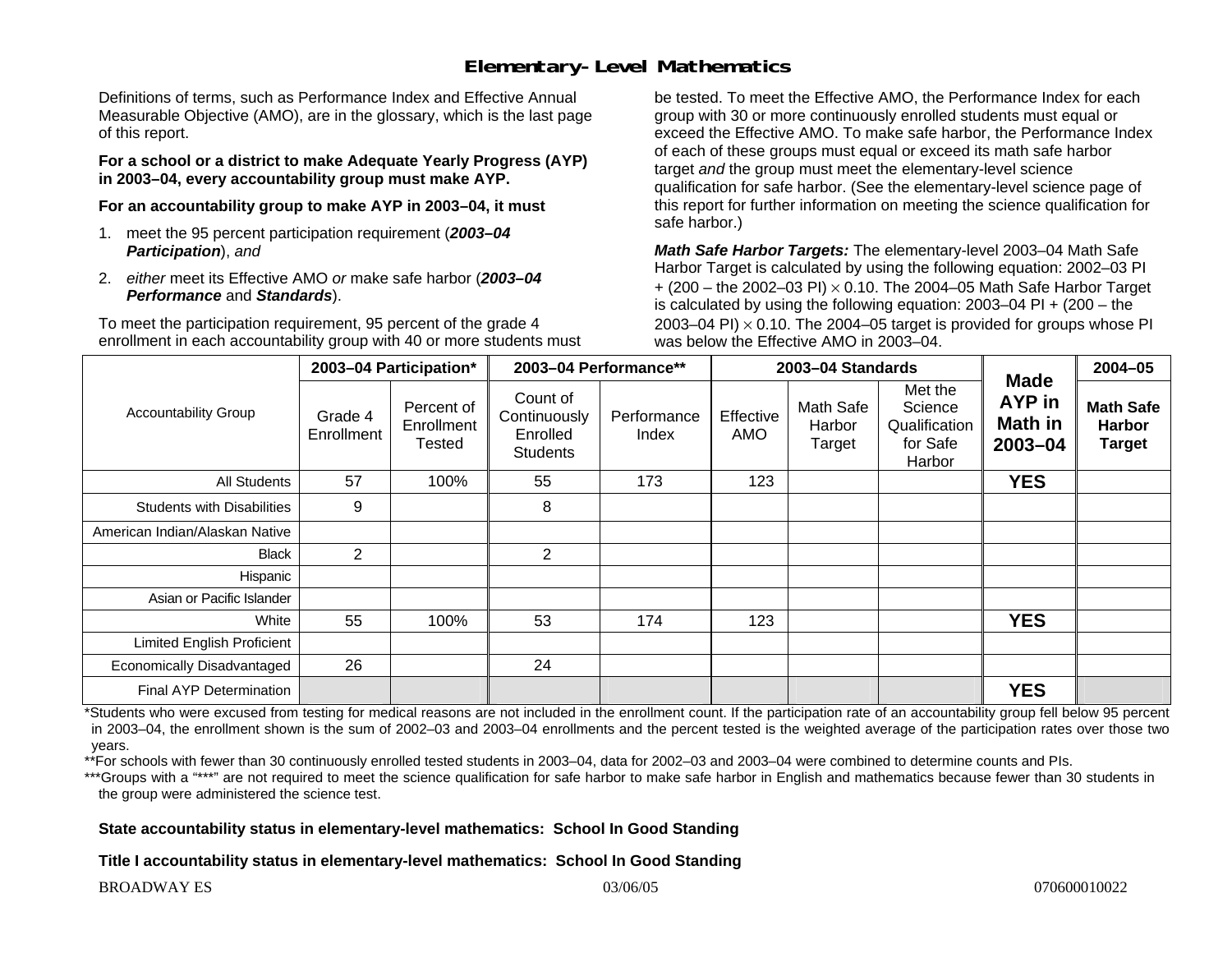# **Elementary-Level Science**

Definitions of terms, such as Progress Target and Adequate Yearly Progress (AYP), are in the glossary, which is the last page of this report.

*Made AYP in Science in 2003–04:* For a school or a district to make AYP in science, the Performance Index (PI) for the "All Students" group must equal or exceed the State Science Standard or the Science Progress Target.

*State Designated Level (SDL):* The score that students taking the elementary-level science test in 2002–03 must have equaled or exceeded on the written portion of the test to have met the State Science Standard.

*Qualification for Safe Harbor in Elementary-Level ELA and Math:* For an accountability group to be considered Qualified for Safe Harbor in Elementary-Level ELA and Math, the PI must equal or exceed the State Science Standard or the Science Progress Target in elementarylevel science for that group. Groups with fewer than 30 students tested in elementary-level science are not subject to this qualification criterion.

*Science Progress Targets:* The elementary-level 2003–04 Science Progress Target is calculated by multiplying the 2002–03 Percent At or Above SDL by two and then adding one point. The 2004–05 Science Progress Target is calculated by adding one point to the 2003–04 PI. The 2004–05 target is provided for groups whose PI was below the State Science Standard in 2003–04.

|                                   |                                                         | 2003-04 Performance* | 2003-04 Standards            |                               |                                             | 2003-04                                                                 | $2004 - 05$                   |
|-----------------------------------|---------------------------------------------------------|----------------------|------------------------------|-------------------------------|---------------------------------------------|-------------------------------------------------------------------------|-------------------------------|
| <b>Accountability Group</b>       | Count of<br>Continuously<br>Enrolled<br><b>Students</b> | Performance<br>Index | State<br>Science<br>Standard | Science<br>Progress<br>Target | <b>Made AYP</b><br>in Science<br>in 2003-04 | Qualified for<br>Safe Harbor in<br>Elementary-<br>Level ELA and<br>Math | Science<br>Progress<br>Target |
| <b>All Students</b>               | 53                                                      | 157                  | 100                          |                               | <b>YES</b>                                  | <b>YES</b>                                                              |                               |
| <b>Students with Disabilities</b> | $\overline{7}$                                          |                      |                              |                               |                                             |                                                                         |                               |
| American Indian/Alaskan Native    |                                                         |                      |                              |                               |                                             |                                                                         |                               |
| <b>Black</b>                      | $\overline{2}$                                          |                      |                              |                               |                                             |                                                                         |                               |
| Hispanic                          |                                                         |                      |                              |                               |                                             |                                                                         |                               |
| Asian or Pacific Islander         |                                                         |                      |                              |                               |                                             |                                                                         |                               |
| White                             | 51                                                      | 161                  | 100                          |                               |                                             | <b>YES</b>                                                              |                               |
| Limited English Proficient        |                                                         |                      |                              |                               |                                             |                                                                         |                               |
| Economically Disadvantaged        | 22                                                      |                      |                              |                               |                                             |                                                                         |                               |
| <b>Final AYP Determination</b>    |                                                         |                      |                              |                               | <b>YES</b>                                  |                                                                         |                               |

\*For schools with fewer than 30 continuously enrolled students in 2003–04, data for 2002–03 and 2003–04 were combined to determine counts and Performance Indices.

**State accountability status in elementary-level science: School In Good Standing** 

**Title I accountability status in elementary-level science: School In Good Standing**